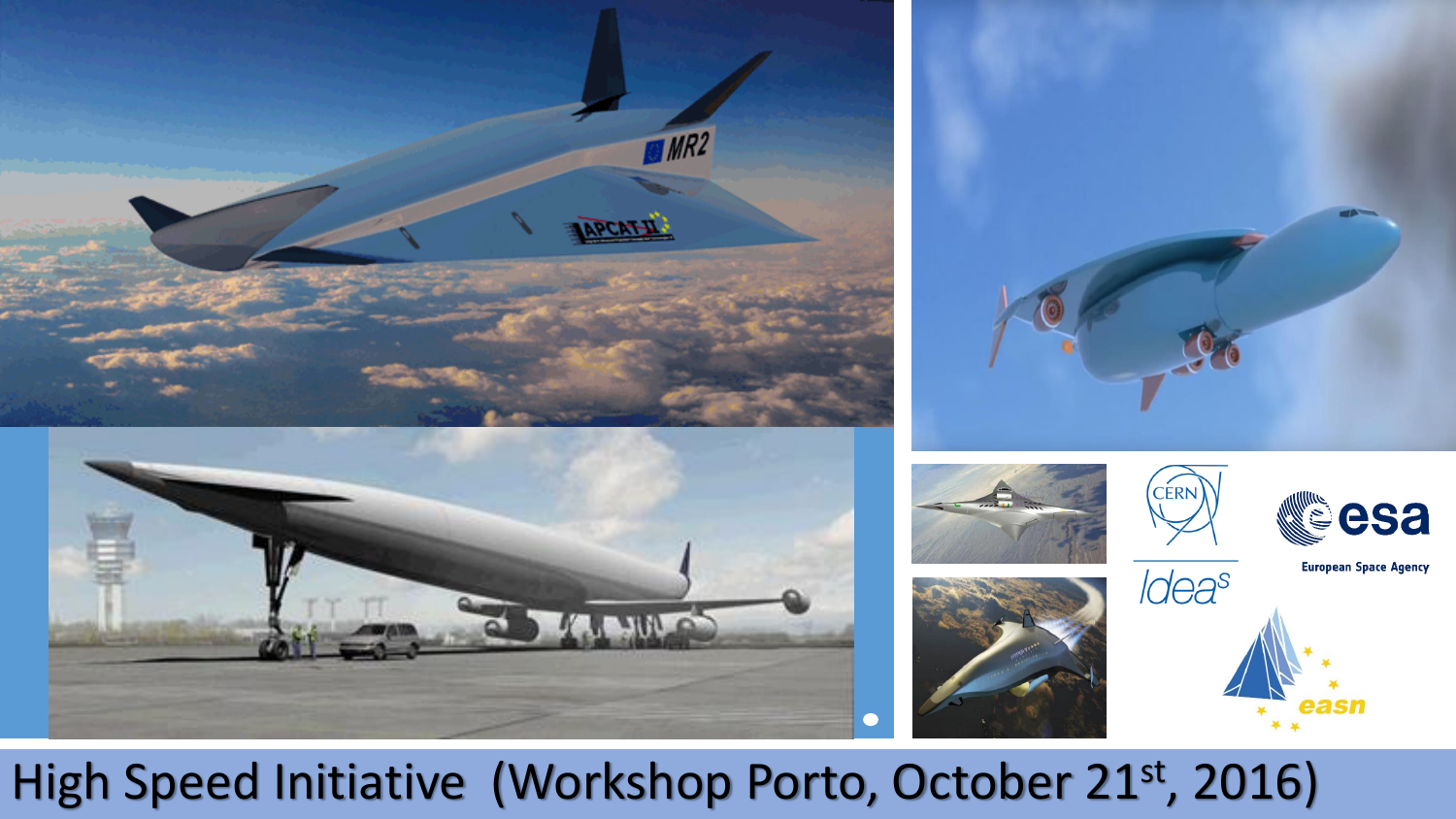# Suggested Working Groups

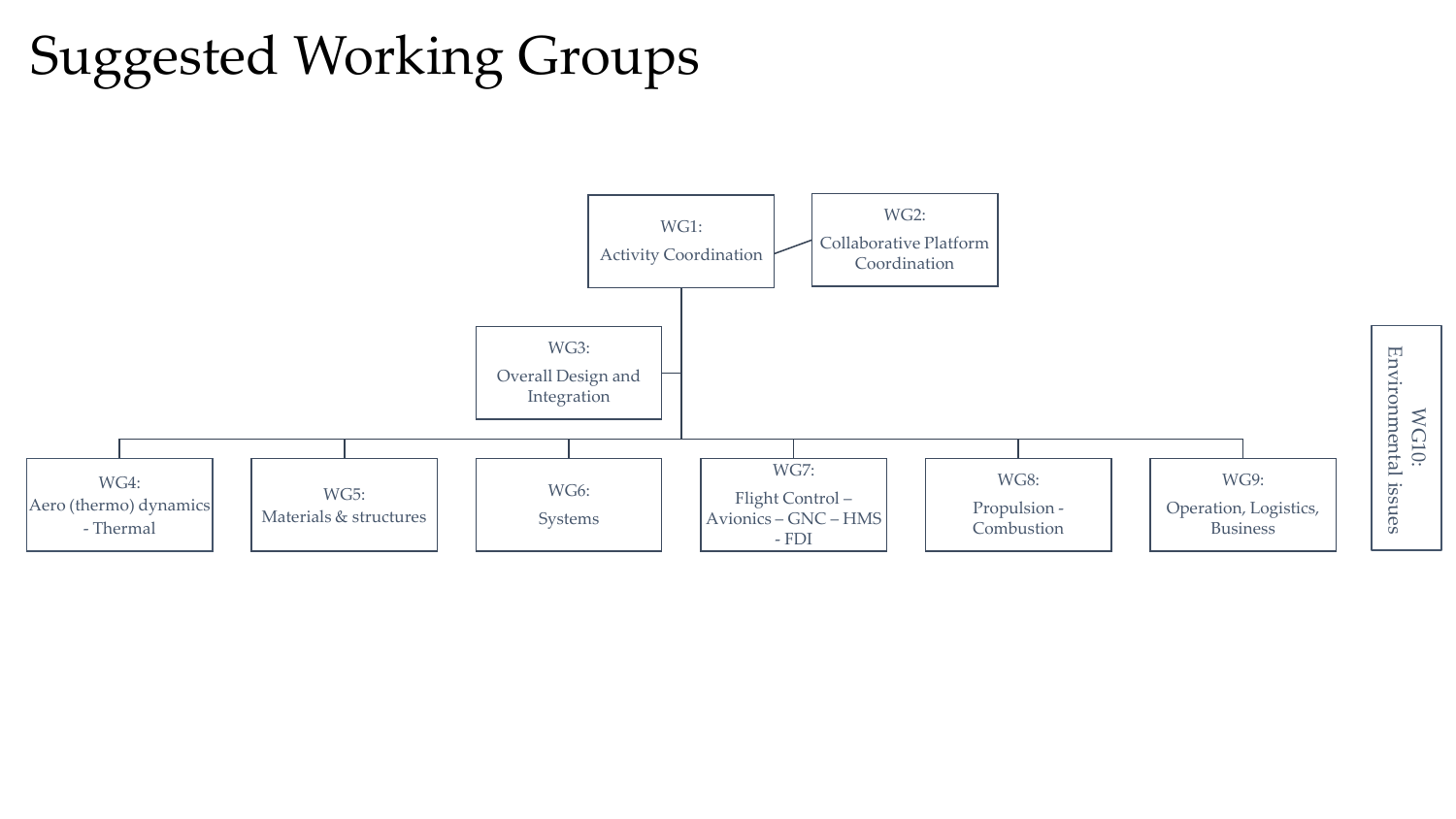- *Reminder: The student challenge is to design a high speed, 300-passanger aircraft while demonstrating economic viability. This will require detailed investigations among and across several disciplines where both experimental and modelling approaches are welcome. Potential contributions from the attendees can be aligned with the topics listed below. If required, additional ones can be defined during the workshop:*
- *Overall Design and Integration: conceptual design of a high-speed vehicle with a close integration of propulsion units within the airframe while maximizing the overall aero-propulsive-structural efficiency, multi-functional airframe design, interior design and in-flight services, cockpit design and related ergometry….*
- *Aero-Thermo-Dynamics: high-speed aerodynamics and stability, performance at TOL, transitional effects such as compressibility, heating, steps & gaps…; conjugate heat transfer…*
- *Thermal: active and passive thermal protection systems, cryogenic insulation….*
- *Materials: high-temperature, light-weight materials development and characterization wrt thermo-mechanical fatigue, creep etc… for long-life time characterization of airframe and propulsive structures when exposed to typical thermo-mechanical loads for high-speed vehicles…*
- *Structures: static and dynamic behaviour of integrated, multi-purpose structures for the full speed range i.e. TOL, climb, cruise,…; optimization of structural layout…*
- *Systems: design of on-board systems able to cope with the fast reaction times, environmental conditions (from cryogenic up to very high temperatures….); on-board power generation, ECLS…*
- *Flight Control: avionics, GNC, HMS, FDI etc. for high-speed vehicles; static and dynamic analysis, automatic rerouting capabilities, fast instrumentation-measurement equipment of vehicle's attitude and condition…*
- *Propulsion: variable high-speed propulsion cycles and (sc)ramjet for acceleration & cruise; intake and nozzle design, combustion processes, sloshing in tanks…*
- *Combustion: modelling and validation of high-speed combustion processes, technologies to reduce emission, combustion instabilities, improvement thermal efficiencies…*
- *Operation, Logistics, Business: Flight routes, market capture, turn-around times, cryogenic (re)fuelling, airport infrastructures and interfaces, cost assessment for development-manufacturing-exploitation, commercial viability…*
- *Environmental issues: re-use and recyclability, REACH, sonic boom, jet noise, emissions at TOL and during climb and cruise within the upper stratosphere*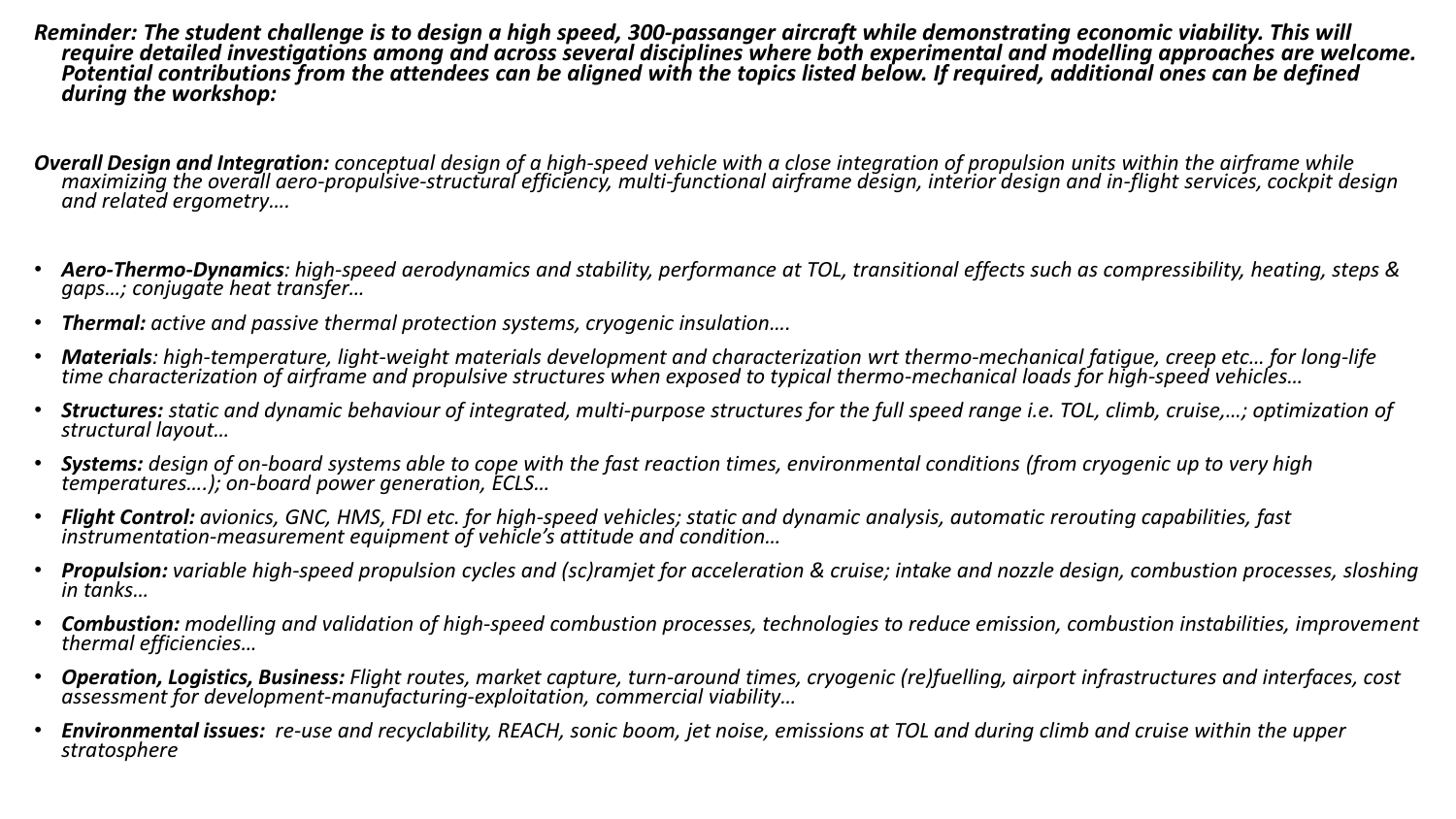### Initiative overview

### Minimum effort is 3 years;

If EU funding available it could be extended.

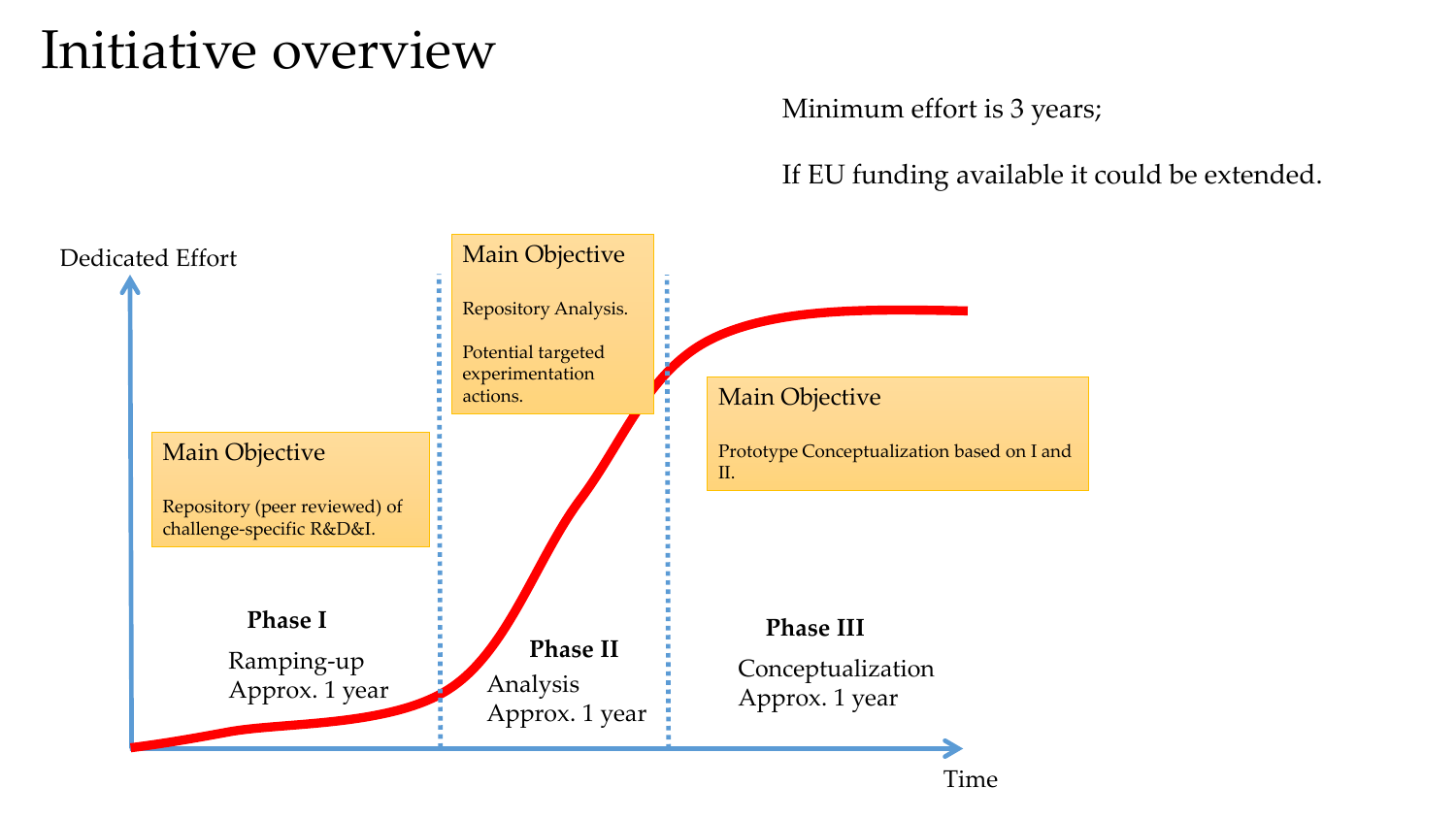# Phase I: Ramping-up

#### Resources

- •Existing curricular activities and resources in organizations.
- CERN first version of collaborative platform available (allows creating repository).

#### Effort

• Each organization requires limited effort.

#### **Objectives**

- Increased engagement of Universities
- •After 1 year elaborate a peer reviewed database out of existing R&D&I activities specifically **challenge oriented.**
- •R&D&I database (or repository) based mainly on students' projects (i.e. master thesis, PhDs, etc).

#### Modus Operandi

- Distribute participating organizations around the challenges (Work Groups).
- •Each WG has an overall coordinator.
- •Materials uploaded in repository should be peer reviewed by professors of each institution.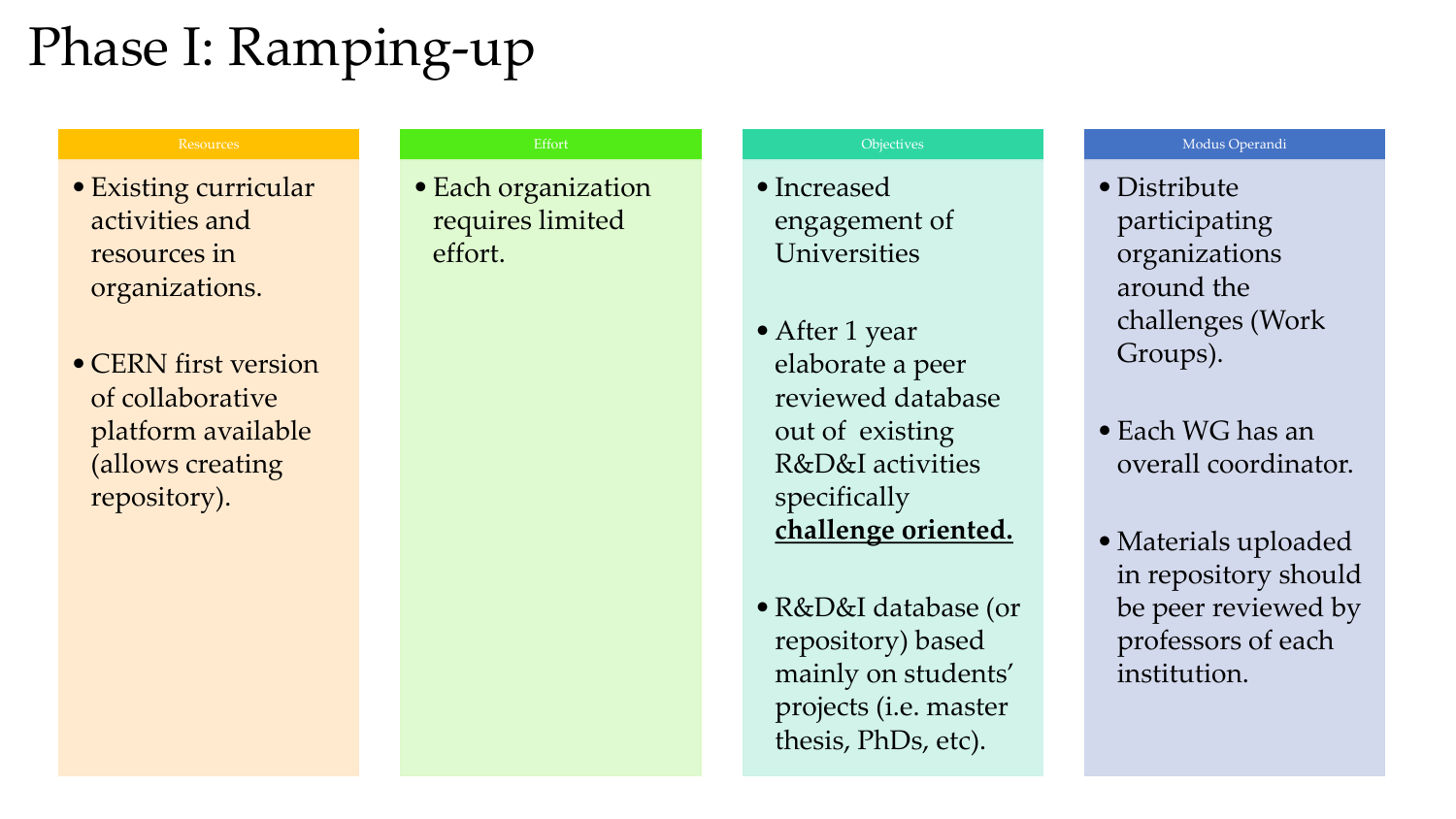## Phase II: Repository Analysis

#### Resources

- •**Within existing or beyond** curricular activities in organizations.
- •Enhanced version of collaborative platform (CERN).

#### Effort

•Effort from each WG coordinator beyond "daily activities".

#### **Objectives**

- •After 2 years elaborate a synthesis of the gathered **challenge oriented** R&D&I.
- •Propose complementary and missing key experimentation/ simulation suitable to be realised by students.
- •Integrate results in the synthesis.

#### Modus Operandi

- •Each WG coordinator spends time elaborating synthesis of results of Phase I and indicates key missing experiments/ simulations.
- •Each organization determines the feasibility to carry on key missing experimentation/ simulation
- •Each WG coordinator elaborates a final report per challenge.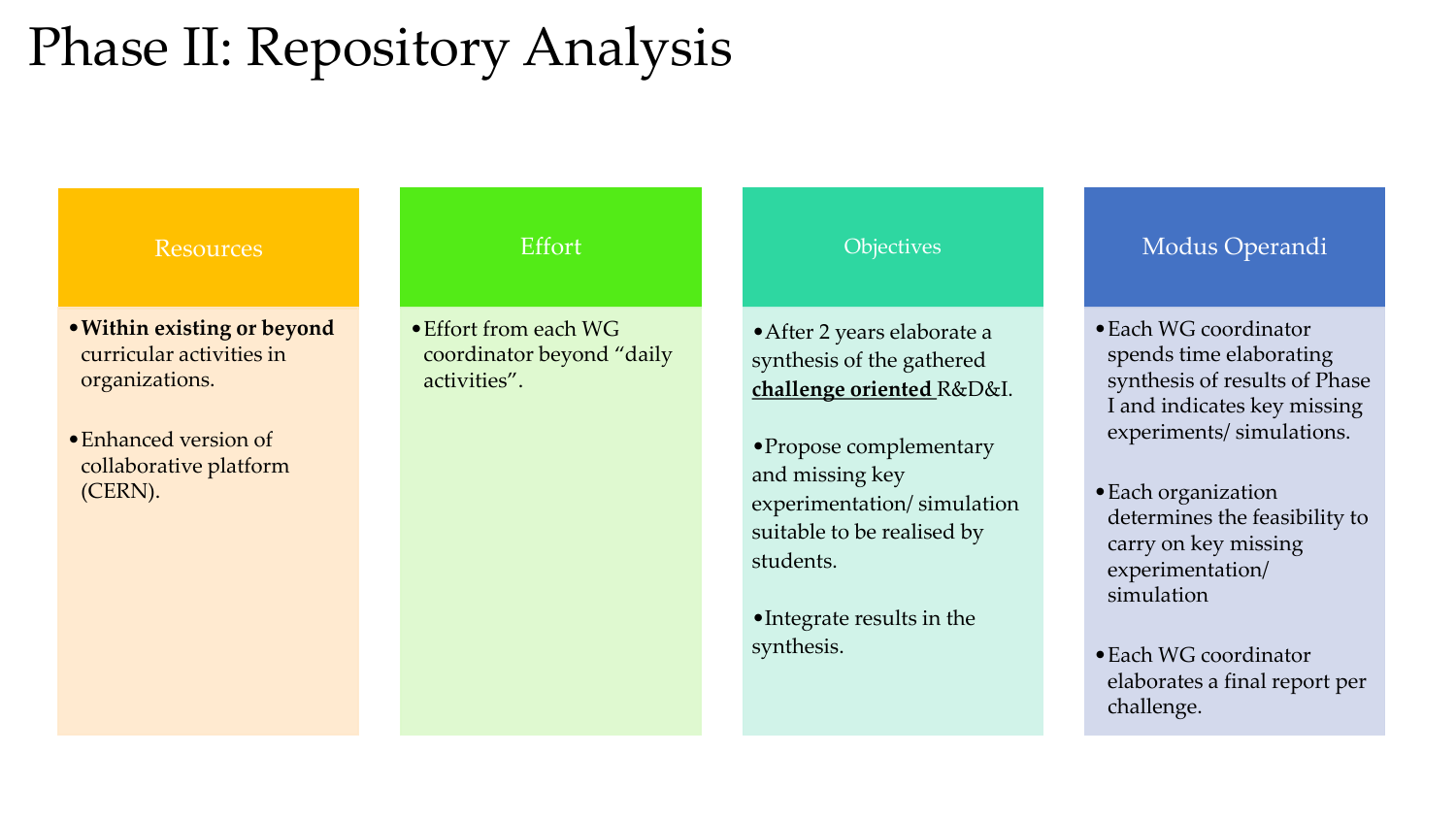# Phase II: Repository Analysis

### Must have

- •In-kind contribution of participants.
- •Enhanced collaborative platform.
- •Final synthesis report per challenge.
- •At least 3 meetings among WG Coordinators.

### Nice to have

- •EU funding to cover efforts related to synthesis and potential experimentation/simulation as well as other activities (i.e. design of enhanced collaborative platform, meetings, workshops, etc).
- •General Workshop(s) for all participant organizations (i.e. to share and check challenges vs. synthesis).
- •Extra key experiments/simulations based on synthesis report.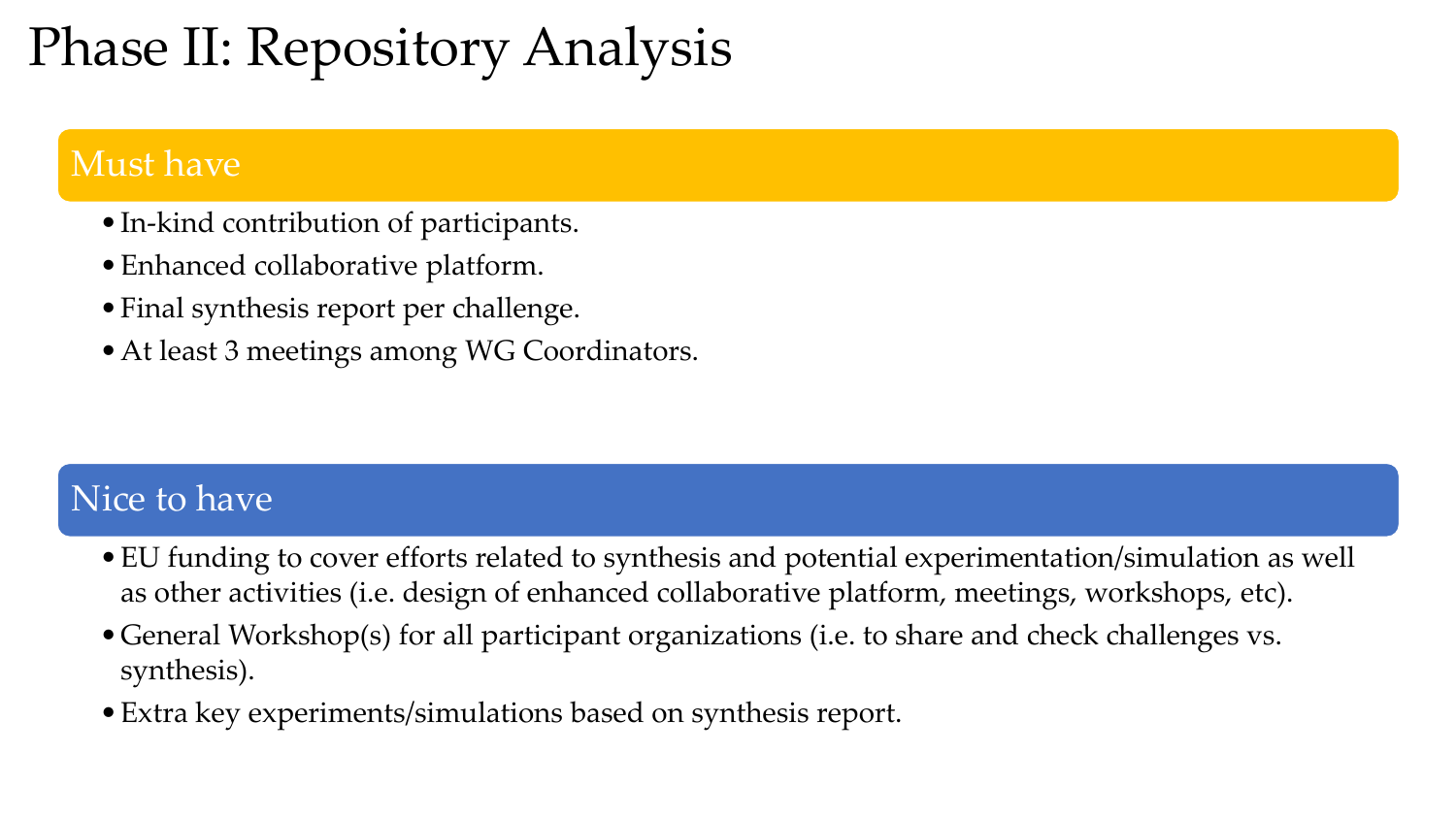## Phase III: Conceptualization

#### Resources

- •**Existing and beyond** curricular activities in organizations.
- •Enhanced collaborative platform.

### Effort

•Each organization requires effort beyond "daily activities".

### **Objectives**

•After 3 years conceptualise a prototype of the future 300 passenger civil supersonic aircraft.

### Modus Operandi

•Organise participating organizations around the challenges (Work Groups).

•Each WG has an overall coordinator.

•General student activity: conceptualize prototype with information of all WG<sub>S</sub>.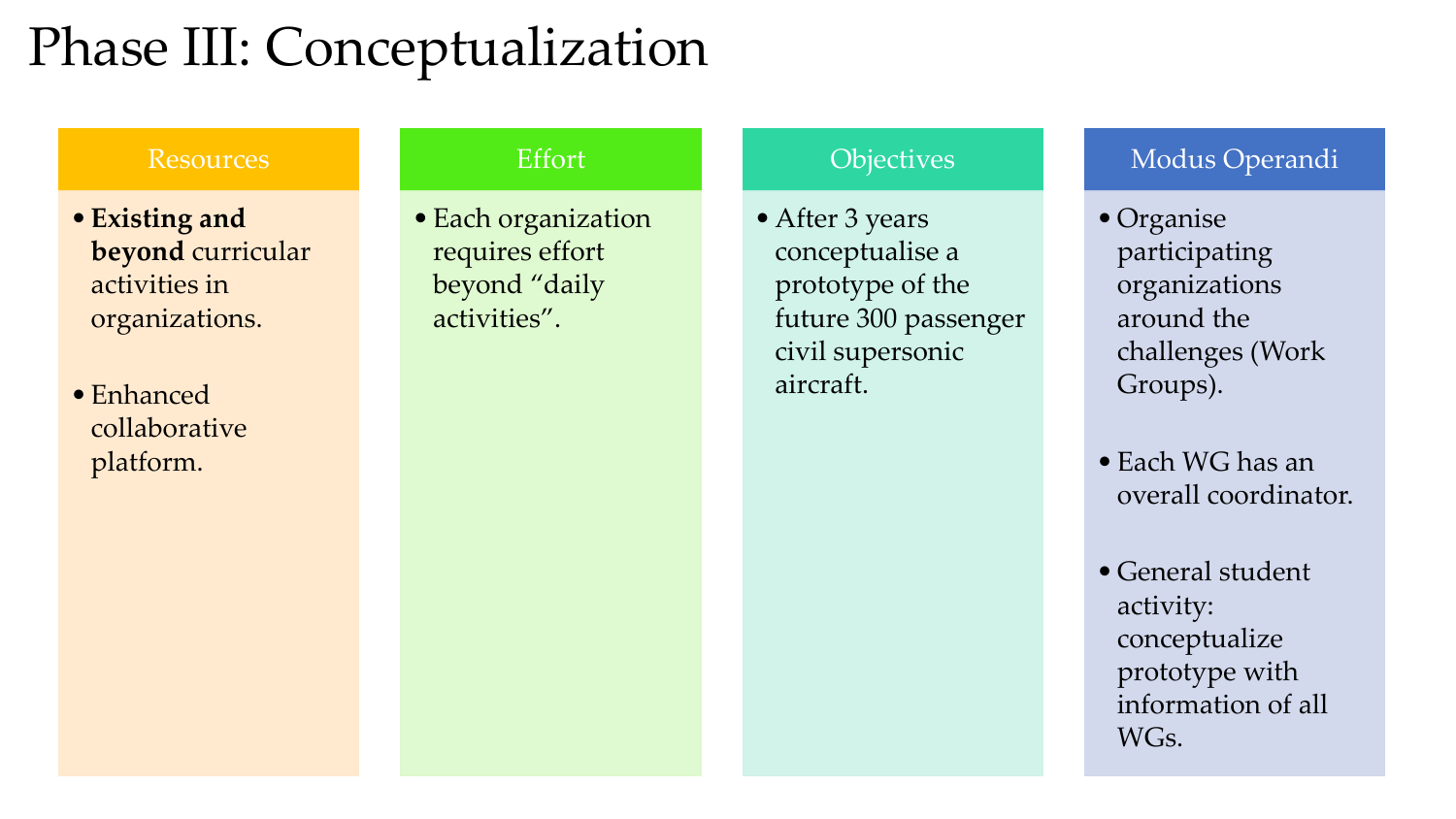## Phase III: Conceptualization

### Must have

- •In-kind contribution of participants.
- •Enhanced collaborative platform allowing WG collaborative work (synergies).
- •Final conceptualization report.
- •At least 3 meetings among WG Coordinators.
- •General Workshop(s) for all participant organizations (i.e. to share and check challenges).

### Nice to have

•EU funding to cover efforts related to conceptualization and potential experimentation/simulation as well as other activities (i.e. design of enhanced collaborative platform, meetings, workshops, etc).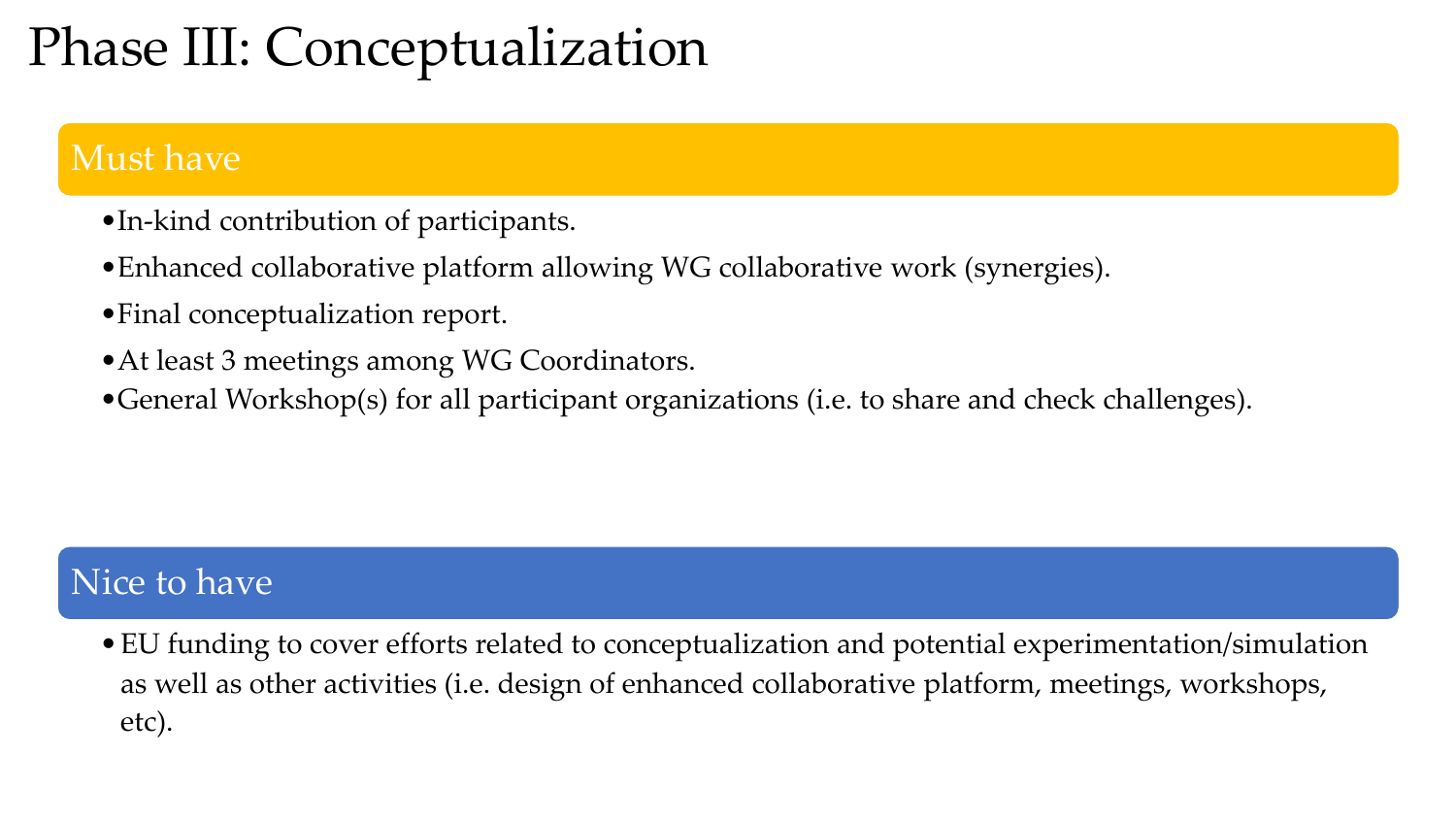## High Level Gantt Chart

Minimum effort is 3 years;

If EU funding available it could be extended.

| Year 1                                    | Year 2                                                                                          | Year 3                                                                       |
|-------------------------------------------|-------------------------------------------------------------------------------------------------|------------------------------------------------------------------------------|
| <b>Repository Dedicated R&amp;D&amp;I</b> | Repository Synthesis.<br>Potential extra<br>experimentation/simulation<br>tailored to students. | <b>Prototype Conceptualization</b><br>(activity realised by all<br>students) |
| <b>Basic Collaborative Platform</b>       |                                                                                                 | <b>Advanced Collaborative Platform</b>                                       |
|                                           |                                                                                                 |                                                                              |
| Increasing in-kind effort required        |                                                                                                 |                                                                              |
|                                           |                                                                                                 |                                                                              |
| Increasing EU funding useful.             |                                                                                                 |                                                                              |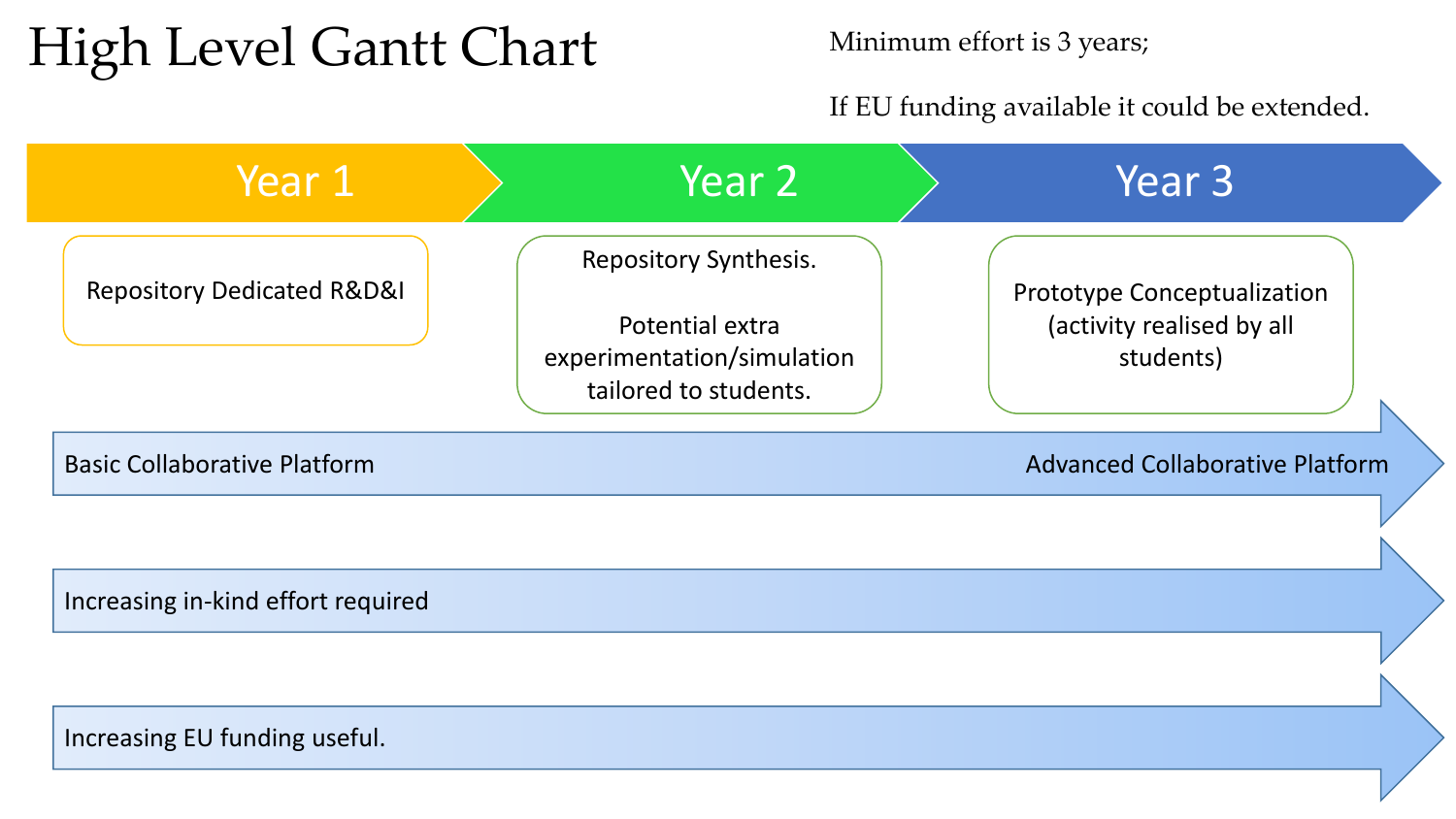Next steps: organizing the ramping up

Identify those of you willing to take part in this initiative.

Populate the different Working Groups and challenges.

Nominate WG Coordinators.

Start developing the R&D&I repository.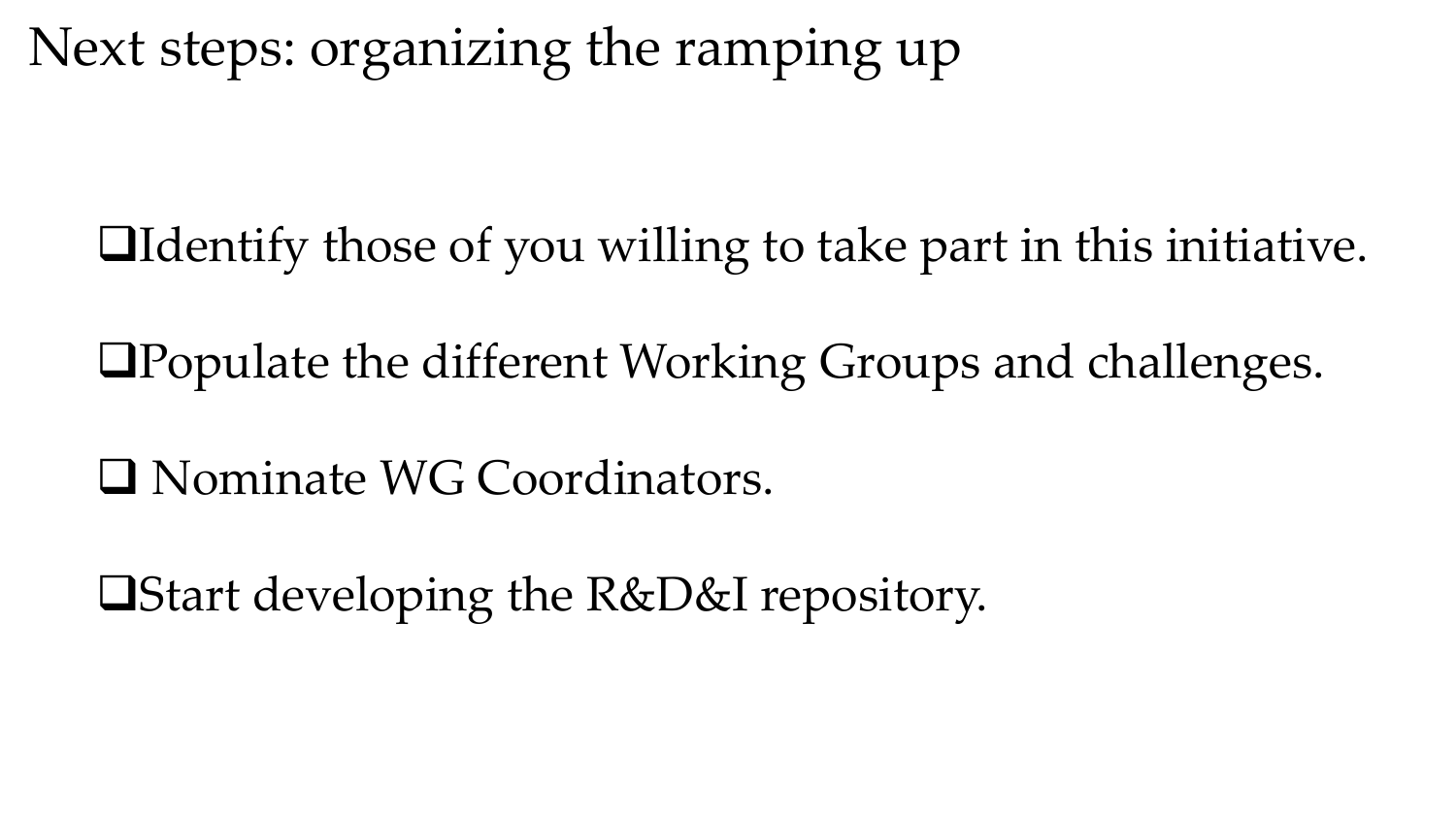# Suggested Working Groups



WG Structure review WG Coordinators? WG Participants?